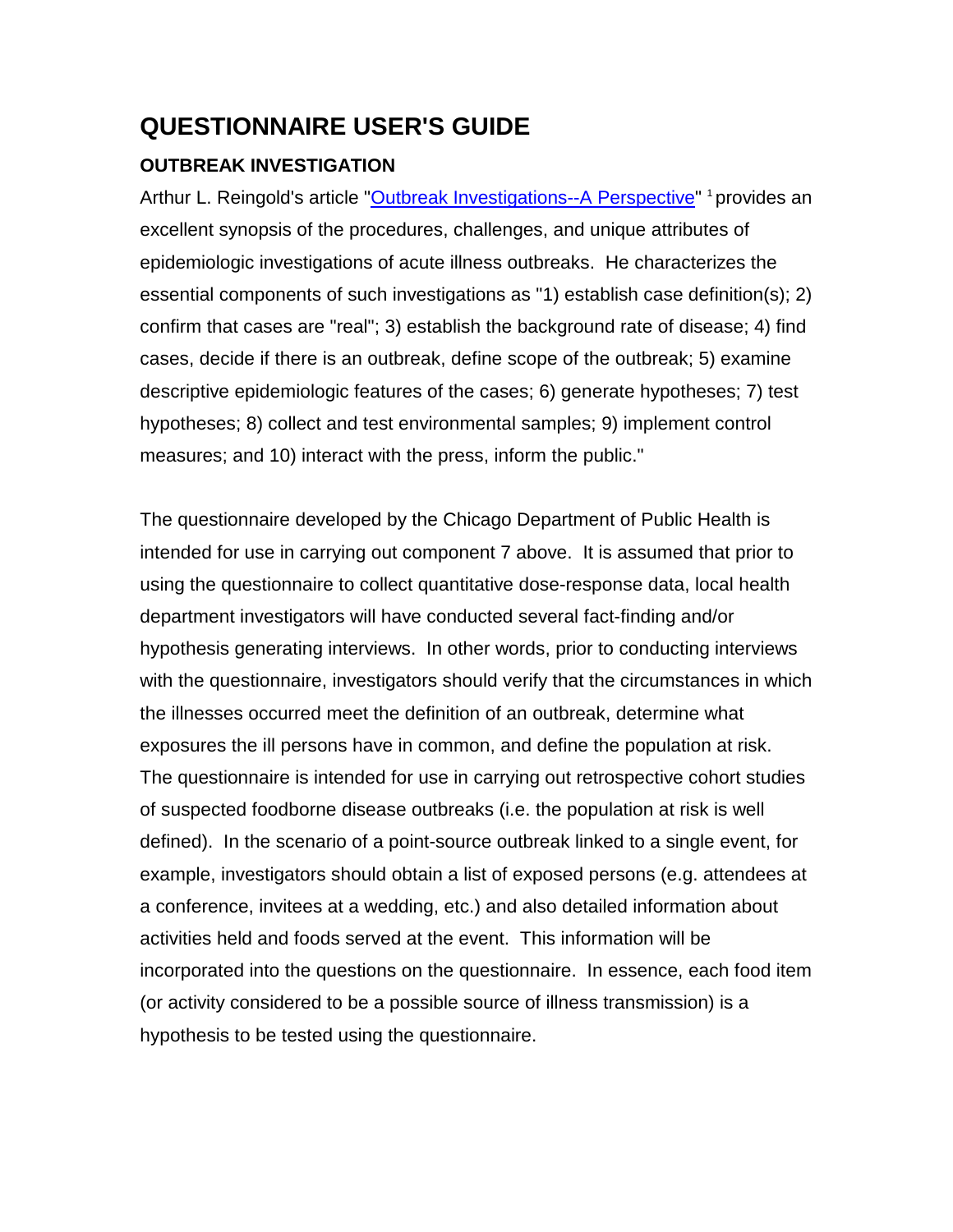1. Reingold AL. Outbreak investigations – a perspective. *Emerg Infect Dis*. 1998;4(1):21-7.

### **QUESTIONNAIRE OVERVIEW**

The questionnaire has been posted on this website in order to allow viewing and to stimulate dialog. Additionally, local health department officials may choose to download the questionnaire and revise it according to the attributes of a particular outbreak they are investigating.

The questionnaire is divided into five aspects: 1) Cover page; 2) Section A: Introduction and screening for illness; 3) Section B: Illness; 4) Section C: Food history; and 5) Section D: Demographics.

The questionnaire is formatted to make it easy to follow (e.g. fonts may appear larger than in other questionnaires), and to place as many related questions on a single page as possible (this helps avoid excessive page-turning). To save space, the wording of some questions is located at the tops of columns (see first page of Section B and first page of Section C).

Phrases highlighted or shaded in gray represent instructions or notes for the interviewer. This is a way of reminding and orienting the interviewer as he/she goes through the questions.

The questions are formatted so that an interviewer starts in the left-hand column, going in order by question number, then "follows" the arrows based on the response to the first question in the row. For example, see Section B, question 3. If the interviewee responds "yes" to having diarrhea or loose stools, the interviewer would follow the arrow that appears next to yes on the page, and proceed to ask questions 3a, 3b, 3c, and 3d. If, conversely, the response to question 3 were "no", the interviewer would skip down to question 4. (see questionnaire tips)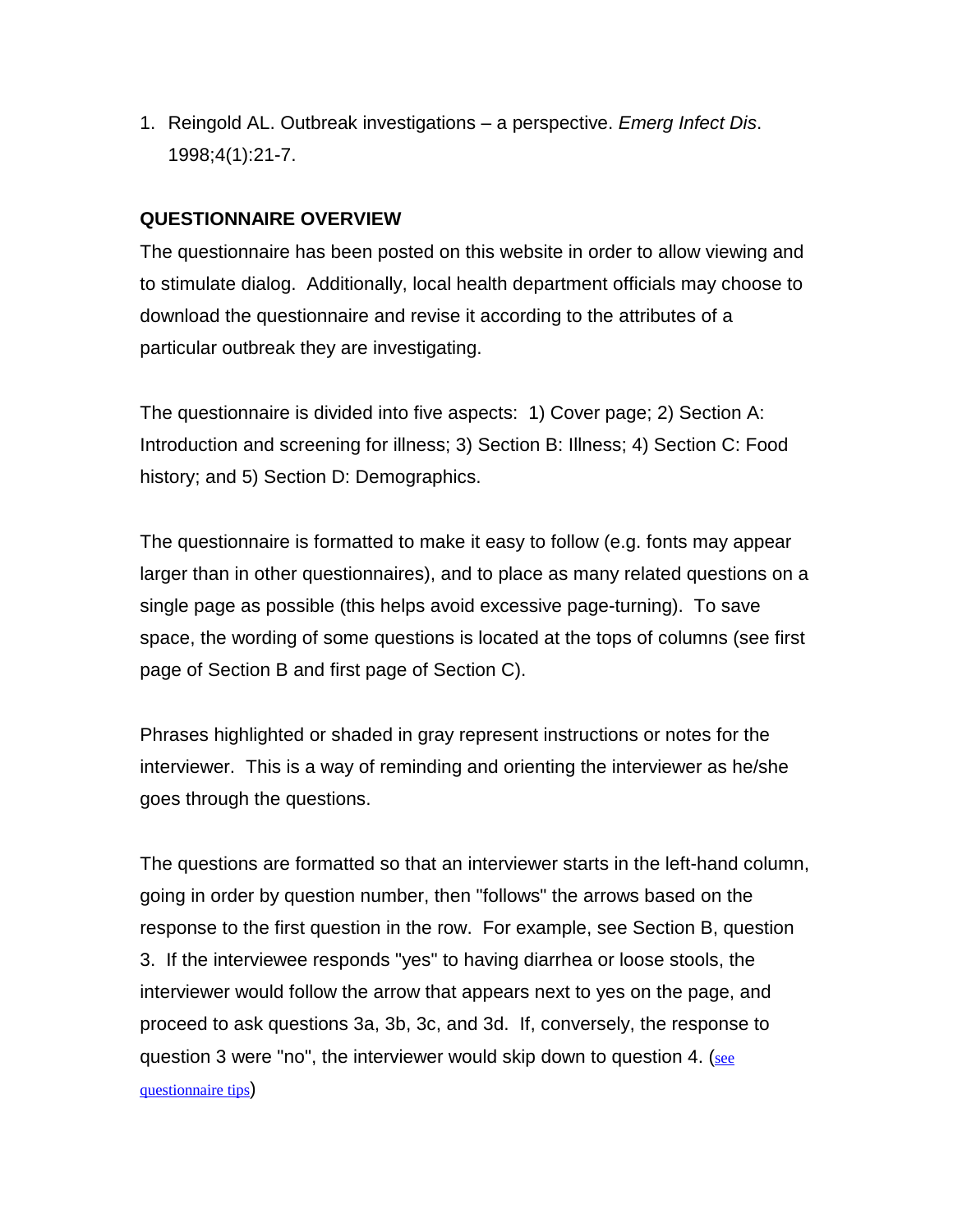In Sections A- D, words and phrases that inherently need to be revised for use in an outbreak investigation are in Times New Roman font. In Section C, the entire food list (questions 1-24) must be revised based on the food item information obtained for a particular outbreak. However, for viewing purposes, these questions have been kept in Arial font.

The ordering of sections A-D was done purposefully. After verifying that the person being interviewed is part of the cohort of interest, the illness section is carried out first. This is because if an interviewer asks demographic or exposure questions initially, a respondent who has been ill may feel that the interviewer is not interested in his/her discomfort or difficulties. Some respondents may feel more inclined to comply with the rest of the interview, once they have had a chance to "tell their story".

Likewise, the demographics section appears last in the questionnaire because questions are asked about potentially sensitive topics (age, race, medications, underlying illness). A respondent may feel more comfortable about sharing personal information after he/she has had the benefit of hearing the extent of the entire interview, and knowing that the data are meant for addressing public health needs, rather than for marketing or other pursuits.

#### **COVER PAGE**

The cover page is for administrative information only. It does not contain any questions. The "ID" box at the top is where a questionnaire number or interviewee number can be written. (In outbreak investigations, it is advisable to assign each exposed person an identification number, so their questionnaire and data can be tracked and analyzed anonymously.) Writing the ID number on each page of the questionnaire ensures that the pages can be put back together in case a staple comes loose.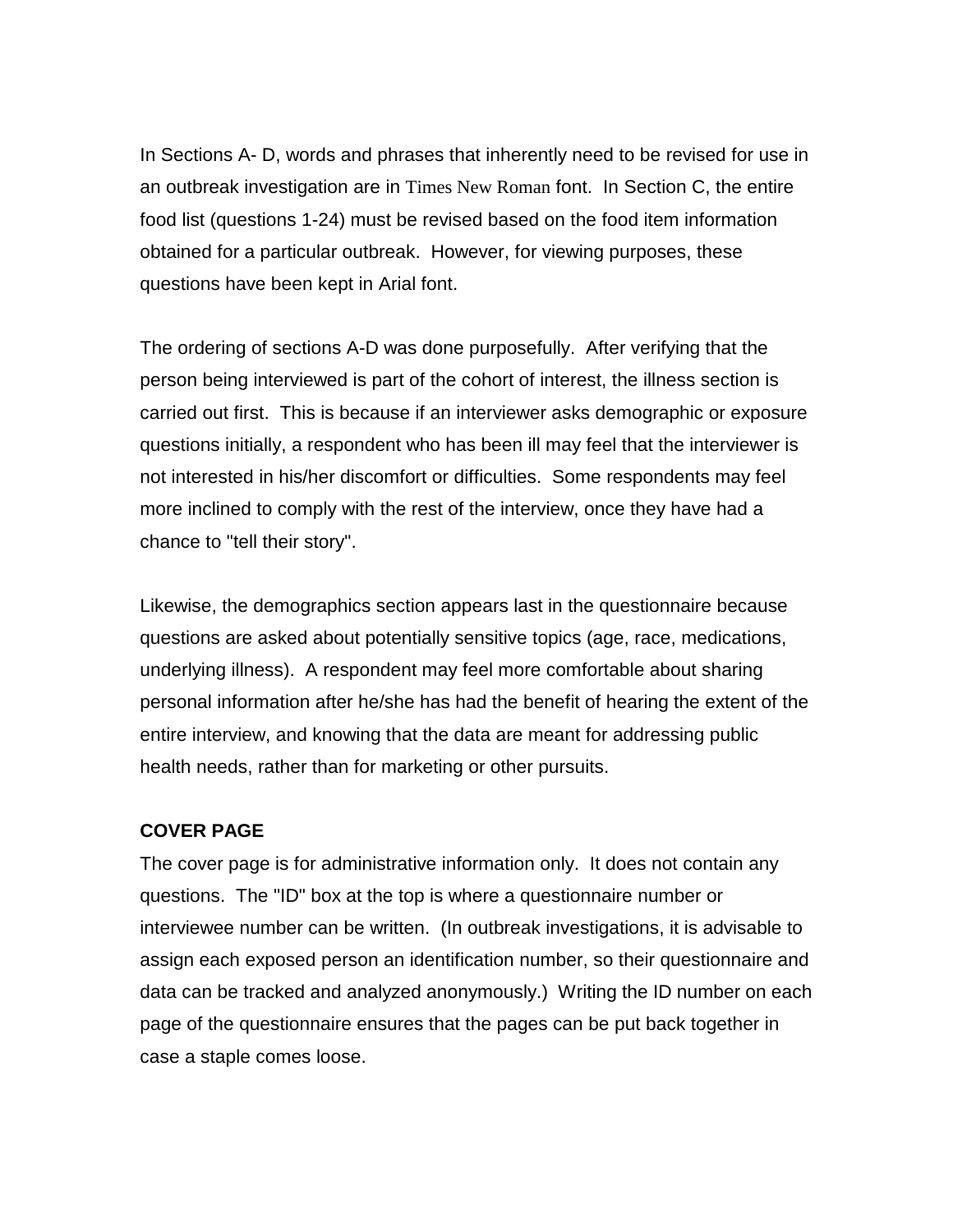Interviewers should record the outcome of each attempt that is made to contact a respondent. This information is particularly important when it is necessary to reassign questionnaires, and the new interviewer needs to know if previous calls have been made.

Prior to turning in questionnaires for review and analysis, interviewers are asked to report the status of the interview, and if the questionnaire was completed, the date of completion.

Contact information is found at the bottom of the cover page. A local health department may choose to detach this identifying information from the questionnaire when the investigation is complete.

## **SECTION A: INTRODUCTION AND SCREENING FOR ILLNESS**

The questionnaire begins with an interviewer identifying him/herself, describing the intent of the call, the type of information sought, the use of the information, and the confidentiality of the information.

Interviewers should be trained to schedule a time to conduct the interview if the respondent is not currently available for the necessary amount of time, and to record this information on the cover page.

Because the lists obtained from event organizers often contain errors, question 1 is asked to verify that the respondent actually is among the individuals exposed in the incident under investigation. (If the response to question 1 is "no", an interviewer should verify that this person also did not consume any foods or drinks from the event. If the response to question 1a is "no", the interviewer should attempt to find out how this person's name came to appear on the list [e.g. invited but did not attend], confirm that no one else in the household attended the event, and then terminate the interview. If foods or drinks from the event were consumed, as leftovers, for example, the interviewer may proceed to question 3.)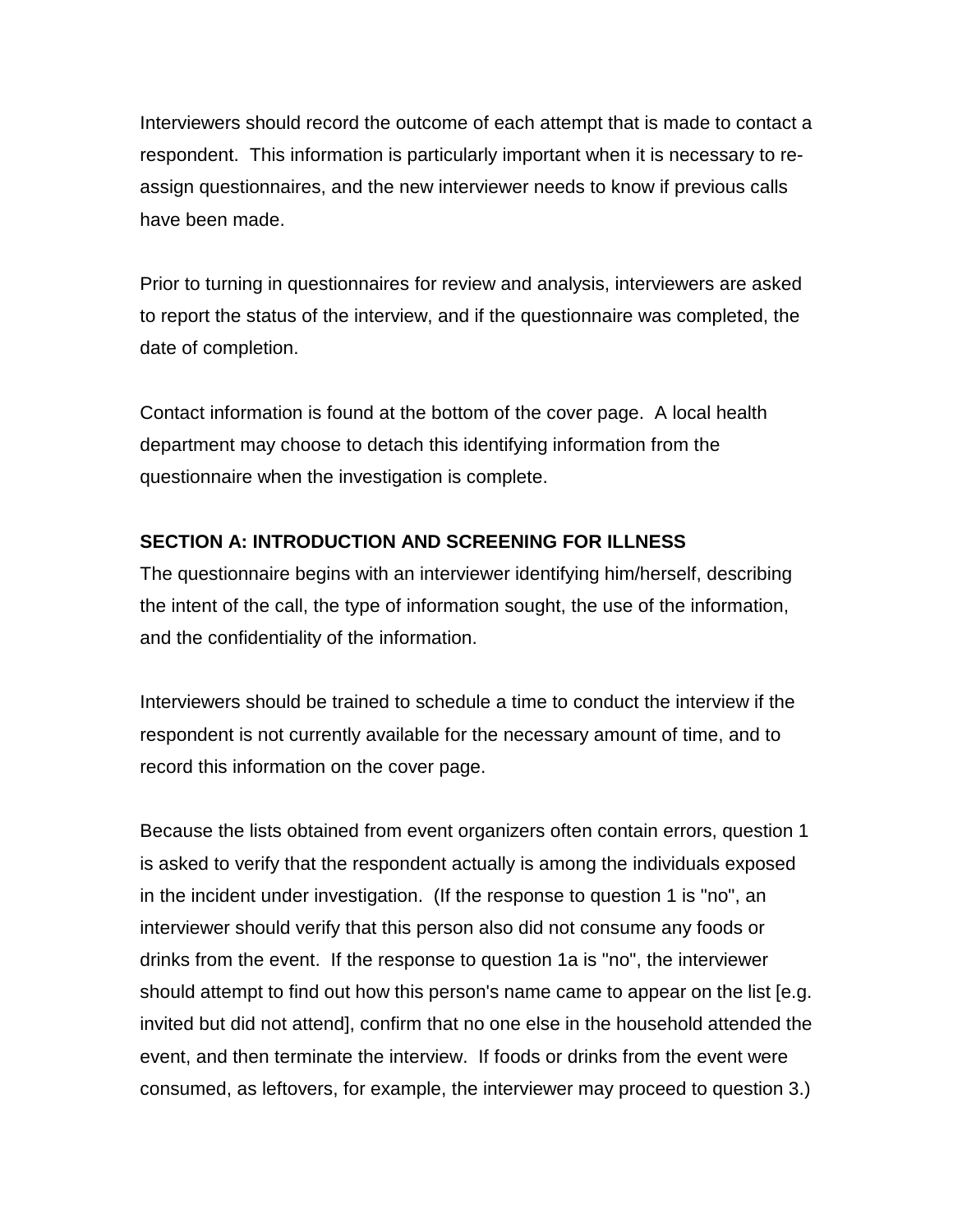A respondent's answer to question 2 often provides information that can be cross-referenced with a pre-obtained list. For example, a list of wedding invitees may only include the information "John Doe and guest." By asking question 2, interviewers will help put together a more complete, accurate list.

Question 3 is asked in order to screen those respondents who did not become ill. If the response is "yes", interviewers should proceed to the illness section. If it is "no", interviewers may skip to the food history section.

#### **SECTION B: ILLNESS**

The first page of Section B deals specifically with symptoms, including description, onset, duration, and severity. The second page is used to collect information about medical care sought, specimens submitted, medications prescribed, limitation of activities, and lost work. Illness data are of great importance in the early phases of interviewing because the etiologic agent may still not be known, and onset times and acute symptom severity and duration may be used to guide decisions about specimens to collect and which laboratory tests to pursue. Additionally, these data may subsequently be used in a variety of ways to define the severity of illness in a dose-response assessment.

When collecting symptom data, interviewers need to be versatile and attentive listeners. A respondent may feel more comfortable describing the intensity of her fever before talking about the frequency of her loose stools. For that reason, questions 1-10 are formatted to fit a single page, and the questions are ordered in such a way that an interviewer may guide the responses in a way that makes sense chronologically.

To facilitate interviewers helping respondents to report dates as correctly as possible, a calendar of the month(s) involved may be pasted (manually, prior to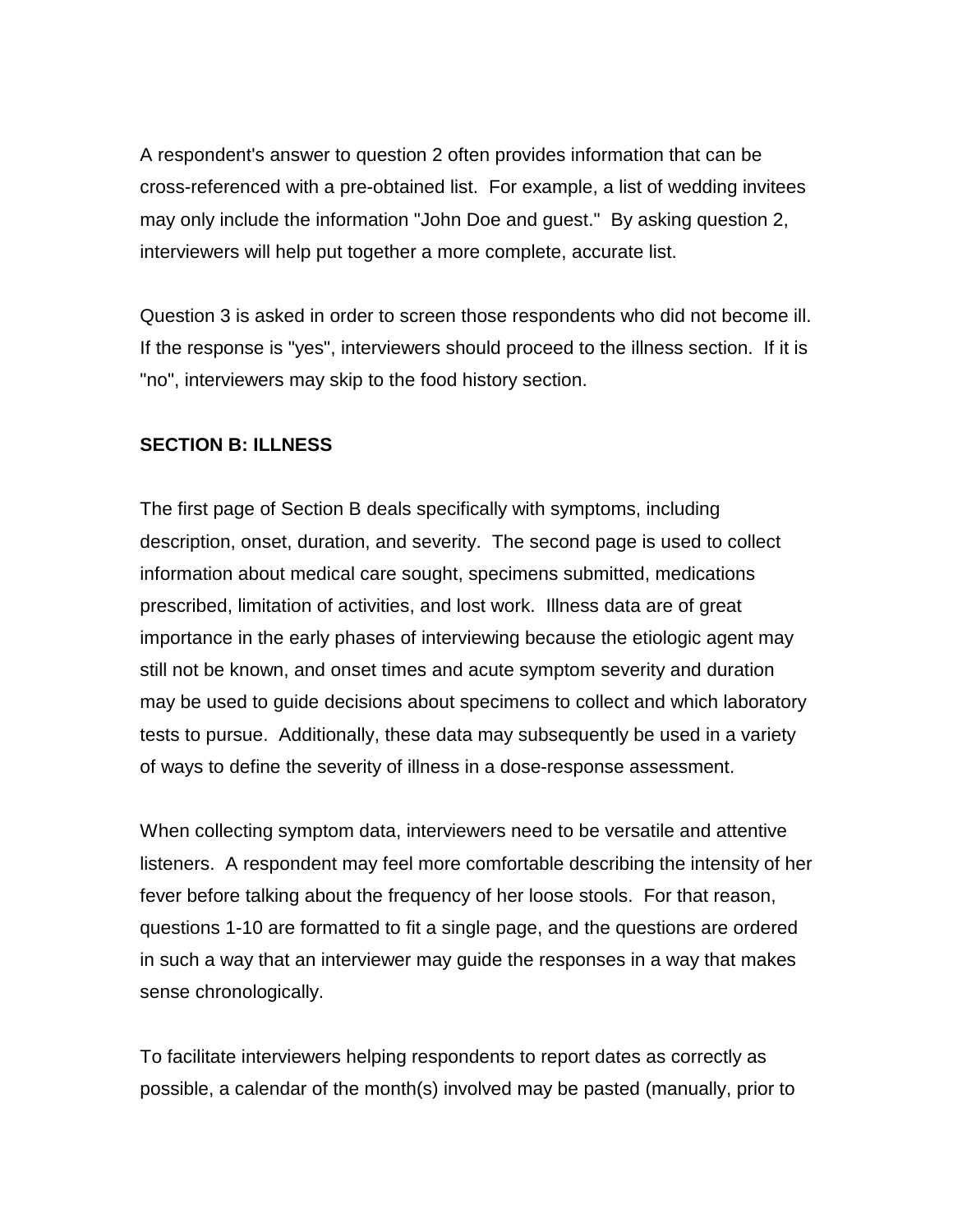photocopying questionnaires) into the blank space located to the right of questions 6a-8a.

The information in question 18 is obtained for the purpose of identifying 1) secondary cases such as household contacts who developed illness as a result of person-to-person rather than foodborne transmission; and 2) household contacts who work in sensitive occupations (e.g. food preparation) from whom further information or clearance specimens may be required.

## **SECTION C: FOOD HISTORY**

This section allows investigators to collect data for testing hypotheses about the vehicle of transmission in the outbreak, as well as to obtain the data on the quantity of each food consumed or "dose", for subsequent use in assessing dose-response relationships.

Prior to asking about specific food exposures, the time of arrival and time of eating should be established (questions A, B, and B1). This information sometimes helps explain different attack rates for a single food at different points in time.

In the food listing, the first column has questions about whether or not the respondent ate or tasted any of a particular food. A respondent who answers "yes" to any food should be asked to estimate the amount that he/she ate.

The most important aspect of preparing Section C for a specific event is for investigators to ascertain the contents of the menu as exactly as possible during fact-finding and/or hypothesis generating interviews. Identifying the manner in which each item was served is also of great importance because it facilitates accurate recall of quantities consumed. So, if French bread is an item that was served, the questionnaire might have interviewers ask about the number of slices; likewise if a dish such as pasta salad was served, quantity might be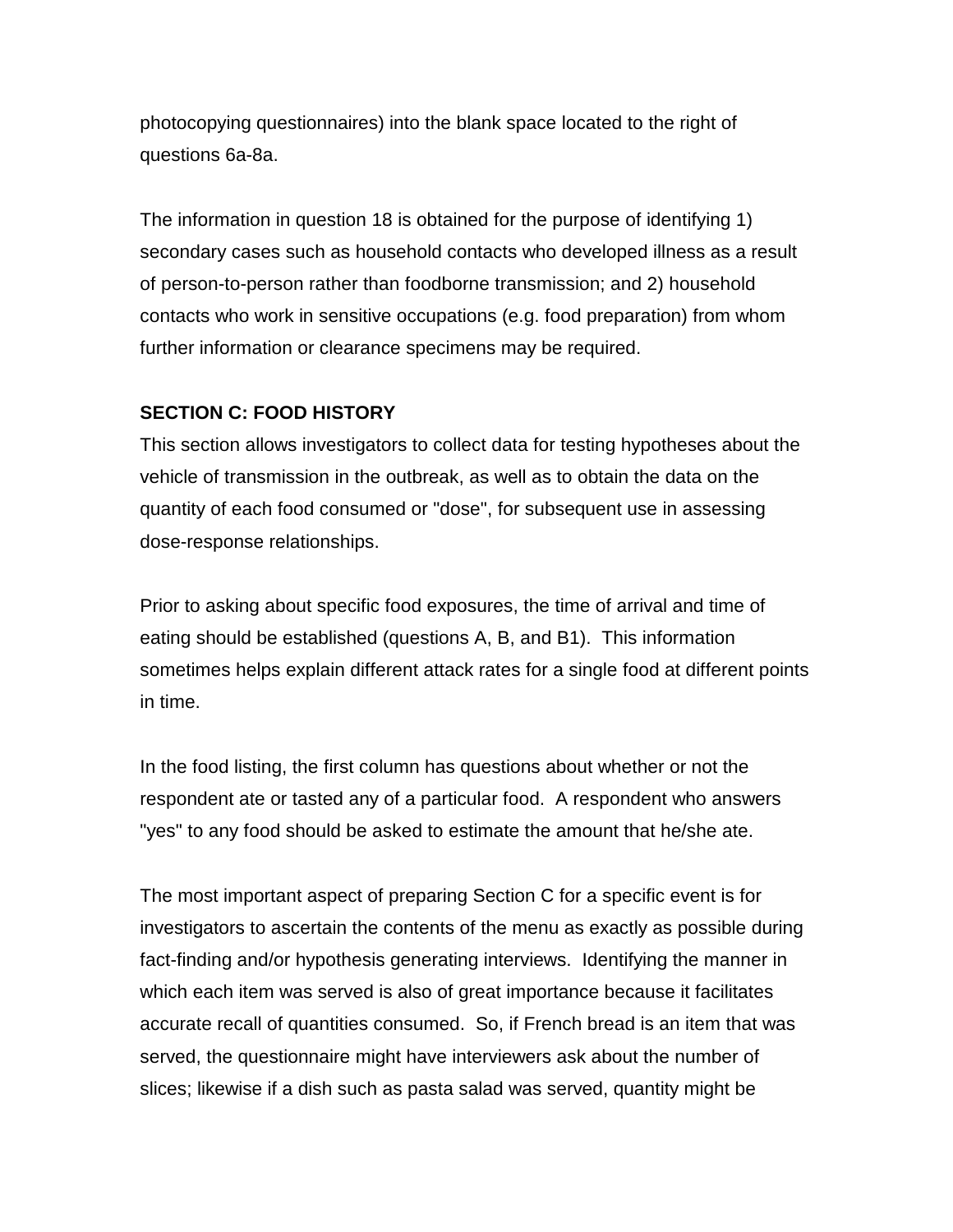characterized as the number of bites. In general, it is preferable to specify a range of amounts that an interviewer can read. For example, a respondent may not be able to remember the number of celery stalks he ate; he may more easily recall that it was more than one but less than five stalks. By creating categories for quantity responses (rather than leaving these data fields "open-ended"), the data may be more easily analyzed, and recall bias may be reduced.

The large number of different kinds of drinks served at an event sometimes precludes standardized data collection for each of these items. One way of collecting this information in a less-standardized way is shown by question 25.

It is always possible that investigators have failed to identify all the foods served at an event by the time the questionnaire begins to be implemented. For that reason, question 26 asks for any other foods that the respondent remembers eating. If necessary, these items can be integrated immediately into the questionnaire, and the interviews may be reassigned with the revised questionnaire in order to capture these data.

Because leftover foods sometimes harbor the "smoking gun", or causative pathogen, in foodborne disease outbreaks, respondents should be asked if they have any leftovers. The intent of this question (question 27) is to identify and subsequently obtain leftover foods for microbiologic testing.

Question 28 is asked for the purpose of identifying a person who ate foods from the event, but did not attend. Most often, this scenario occurs when an attendee takes leftover foods home to a family member. Again, this information contributes to the list of the exposed cohort being complete and accurate.

#### **SECTION D: DEMOGRAPHICS**

In addition to questions on demographics, such as age, sex, occupation, and race, this section also calls for the collection of data on food allergies,